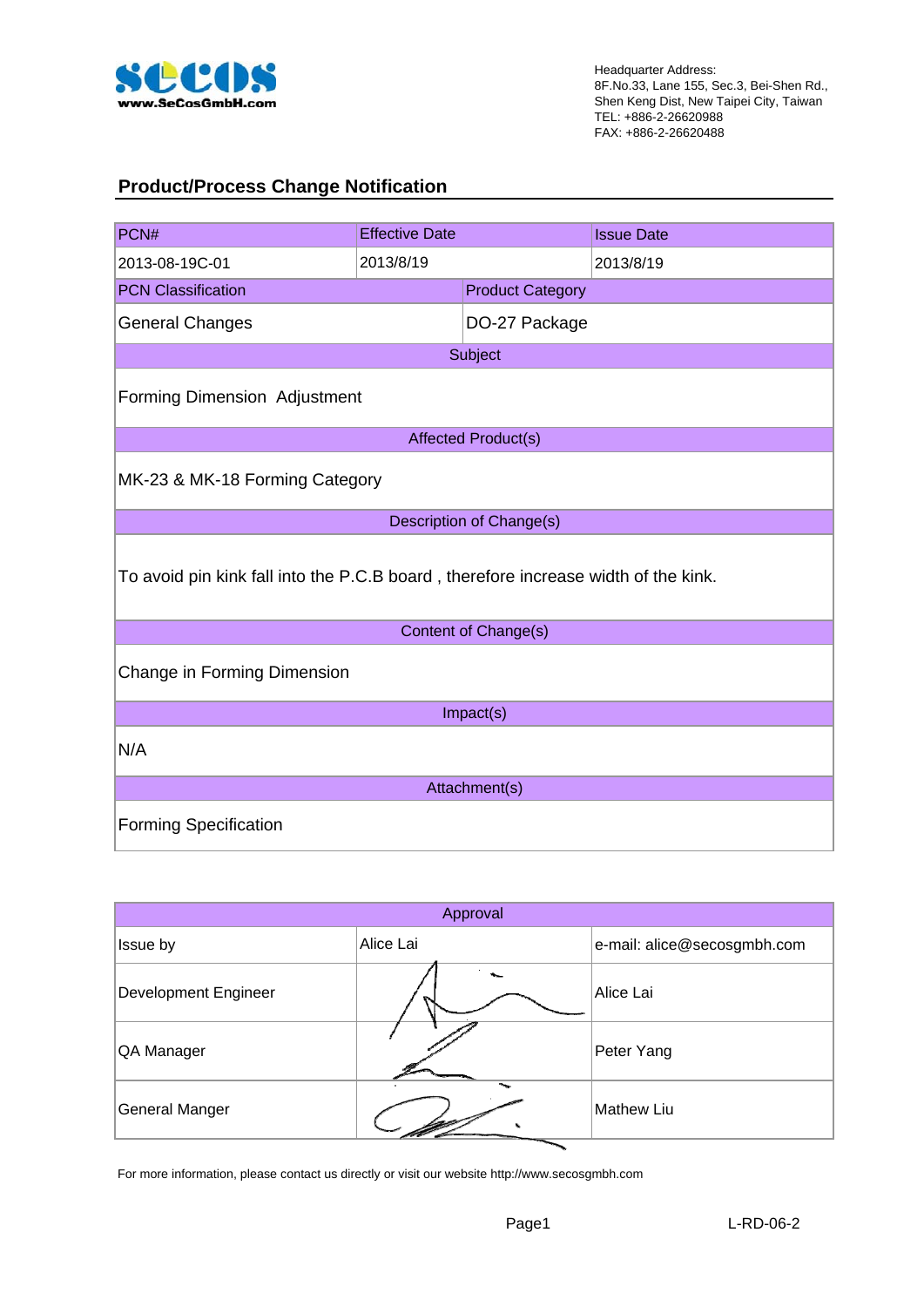

Headquarter Address: 8F.No.33, Lane 155, Sec.3, Bei-Shen Rd., Shen Keng Dist, New Taipei City, Taiwan TEL: +886-2-26620988 FAX: +886-2-26620488

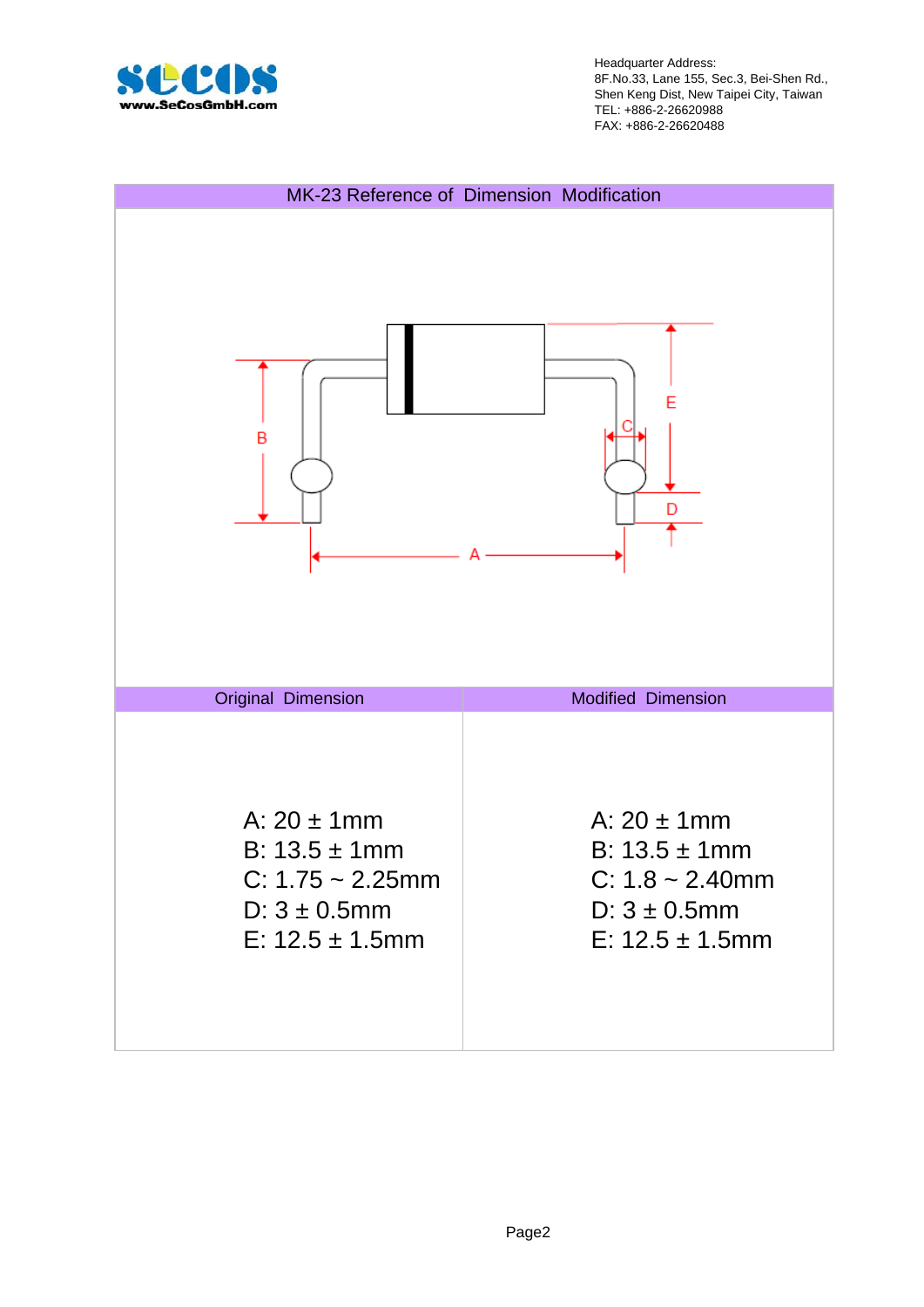

Headquarter Address: 8F.No.33, Lane 155, Sec.3, Bei-Shen Rd., Shen Keng Dist, New Taipei City, Taiwan TEL: +886-2-26620988 FAX: +886-2-26620488

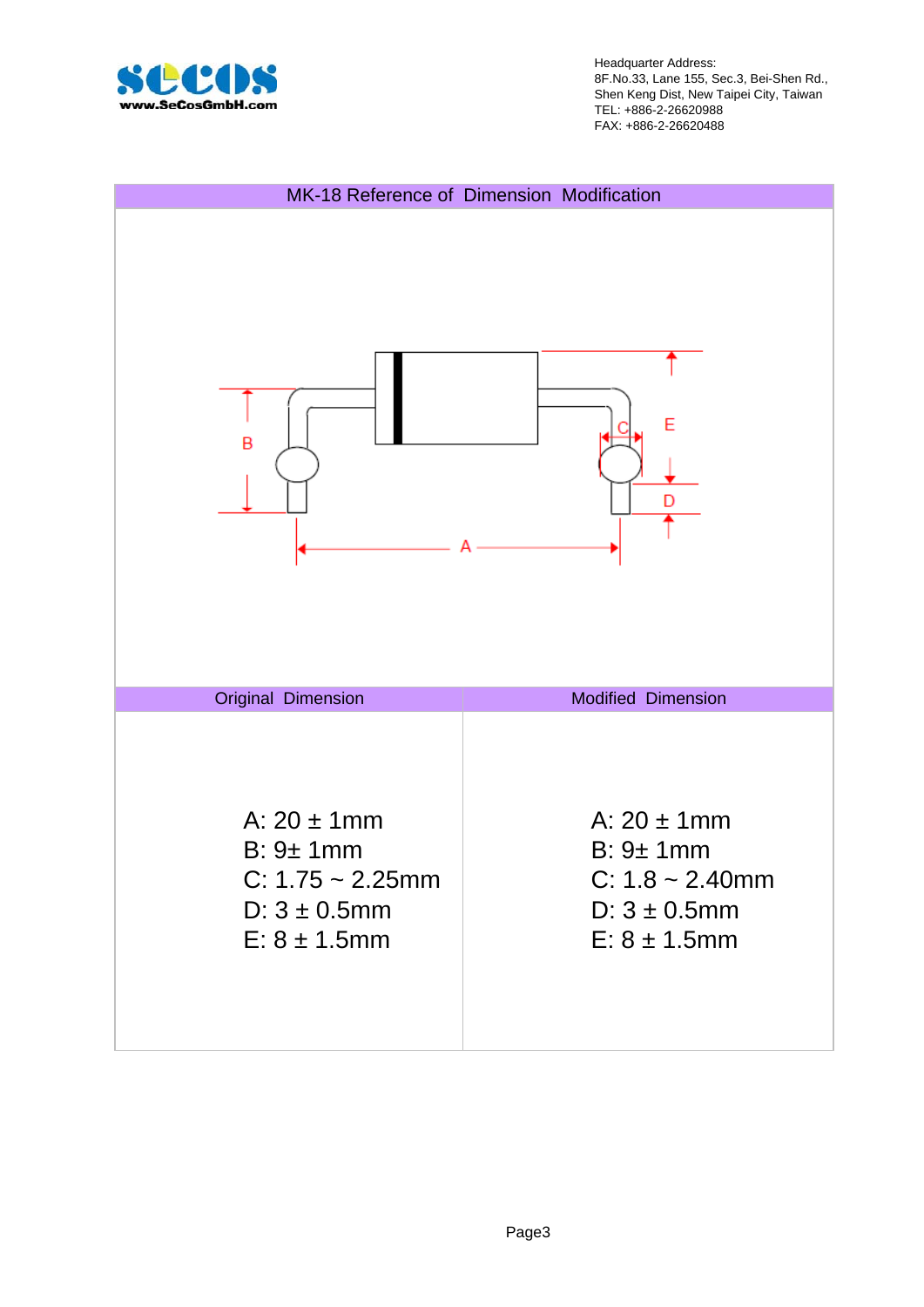

**DO-27 (DO-201)** 

**MK-23**



- **A: 20±1mm**
- **B: 13.5±1mm**
- **C: 1.8~2.4mm**
- **D: 3±0.5mm**
- **E: 12.5±1.5mm**